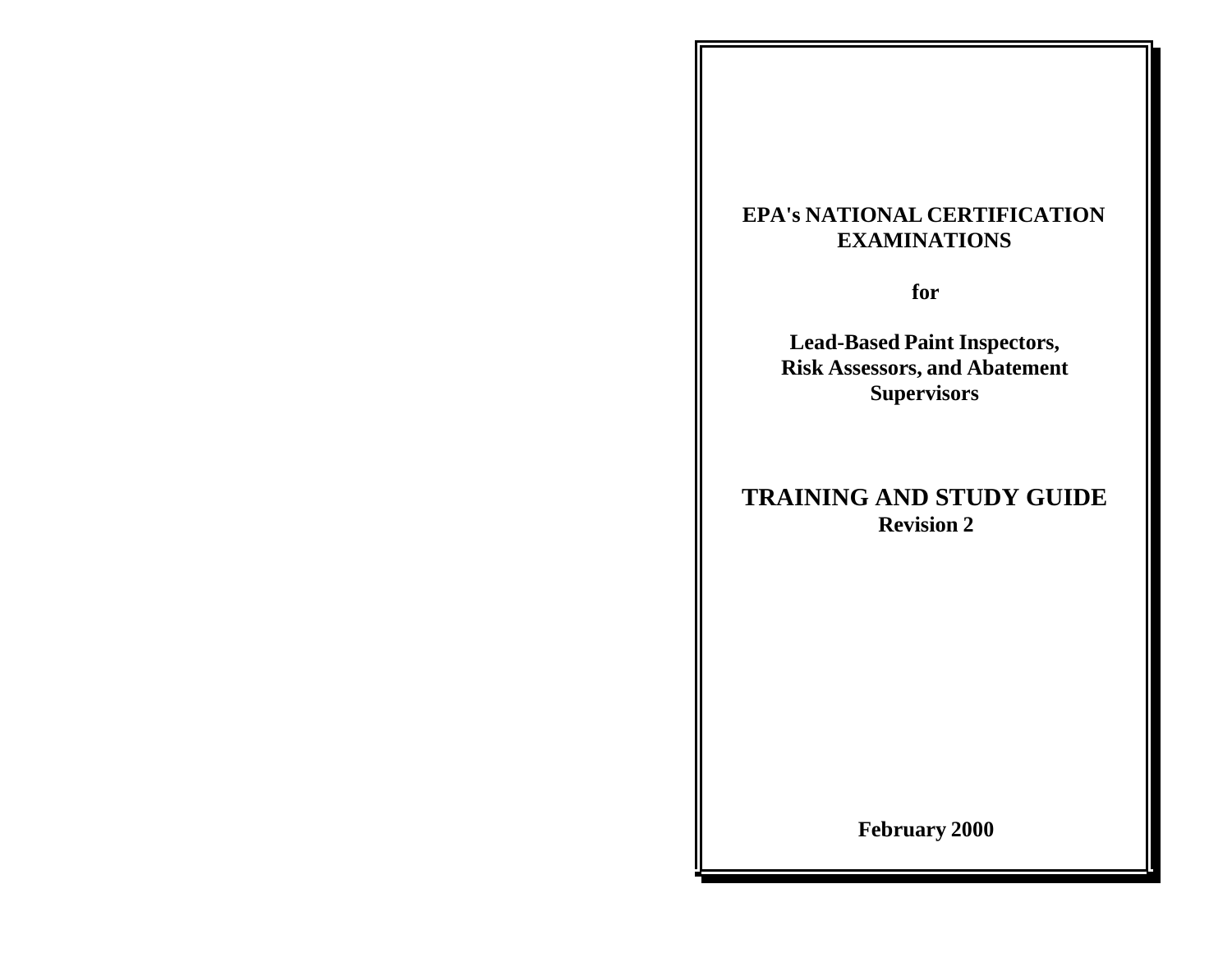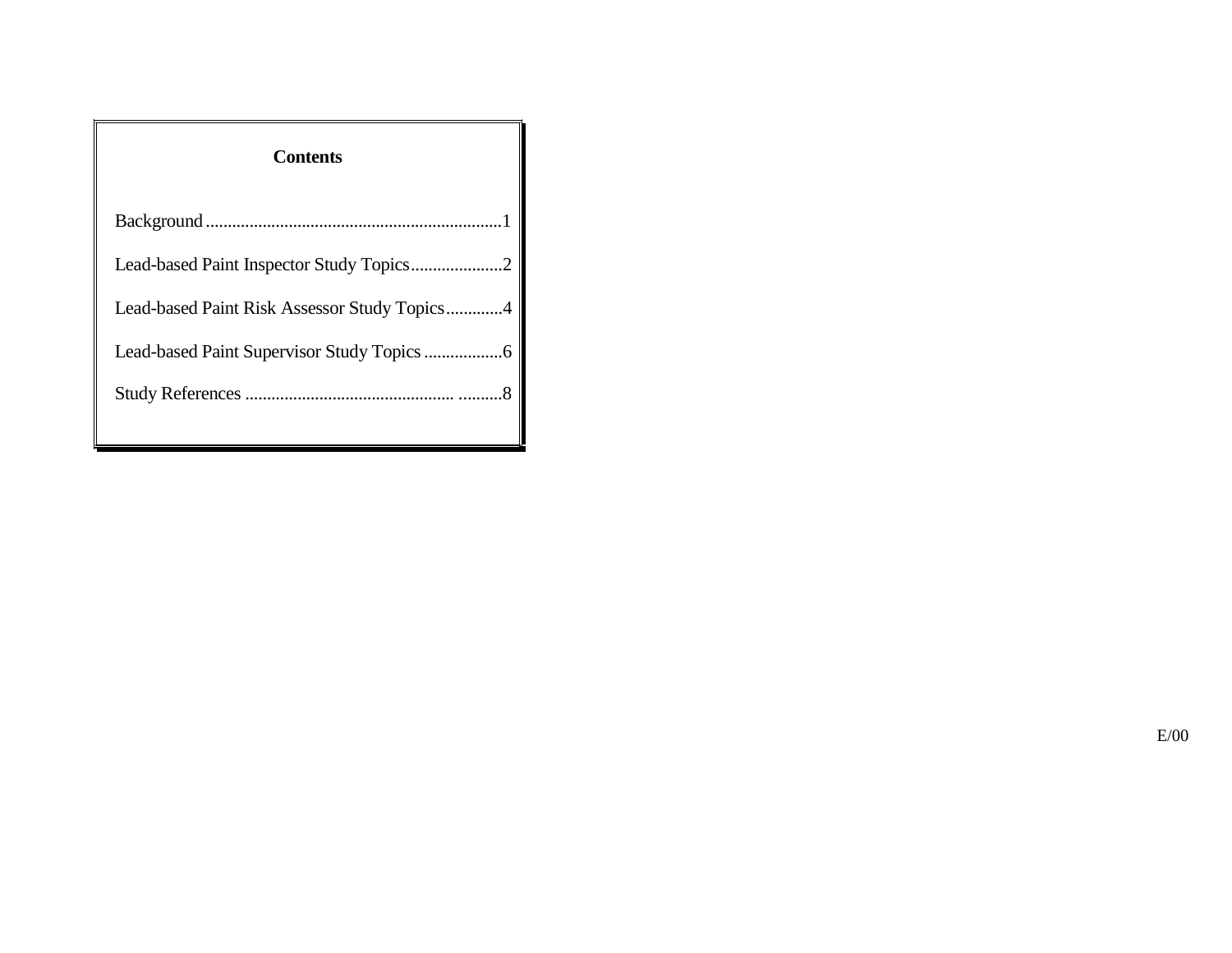# *Inspector and Risk Assessor Examinations*

EPA Model Training Curriculum: Lead Inspector, April 1993.

EPA Model Training Curriculum: Lead-Based Paint Risk Assessment,June 1995. *(Risk Assessor only)*

Guidelines for the Evaluation and Control of Lead-Based Paint Hazards in Housing. HUD, August 1995.

HUD 1012/1013 Rule (35 CFR 24), 9/15/99.

Lead Disclosure Rule (35 CFR 24, 40 CFR 745), 3/6/96.

EPA 402/404 Rule (40 CFR 745), 8/29/96.

*Supervisor Examination*

*EPA Model Training Curriculum: Lead Abatement Training for Supervisors and Contractors, 1996-97 Revision.*

Guidelines for the Evaluation and Control of Lead-Based Paint Hazards in Housing. HUD, August 1995.

Lead Paint Safety: A Field Guide for Painting, Home Maintenance, and Renovation Work. HUD and CDC, June, 1999.

*For information about obtaining references, call:*

HUD USER: 1-800-245-2691, or

National Lead Information Center Clearinghouse: 1-800-424- LEAD.

# **Background**

The U.S. Environmental Protection Agency (EPA) has promulgated regulations to ensure that individuals engaged in lead-based paint activities in target housing and child-occupied facilities are trained and certified. The regulatory text describes the criteria for Inspectors, Risk Assessors, Supervisors, Projects Designers and Abatement Workers. Under these standards, an individual must successfully complete an approved training course, secure a course completion certificate and satisfy certain prescribed education and experience requirements. Individuals seeking certification for Inspector, Risk Assessor or Supervisor must then successfully pass a National or State certification examination. EPA is not requiring certification examinations for Project Designer or Abatement Workers.

National lead certification examinations have been developed to assist the States and EPA in meeting the mandatory requirement for an examination. The exams are based upon measurable training objectives to ensure that each individual certified under the program will have at least a minimum level of knowledge and understanding in their discipline. Subject Matter Experts, as well as EPA and State representatives were consulted throughout the development and evaluation of the exam questions.

The lead-based paint abatement industry has evolved significantly in the last few years. Both EPA and the U.S. Department of Housing and Urban Development (HUD) have issued new regulations and guidelines for performing lead-based paint activities. Training curricula offered before 1995 may not have included these new and revised recommendations or requirements. In fact, EPA model curricula for both Inspector and Supervisor are currently under revision.

Thus, if you are a training provider OR you are planning on taking a certification examination and have not attended a recent training course, you should carefully review the following detailed list of study topics that are included on the examination for the discipline of interest. The topics in *ITALICS* are either new requirements/guidelines or have been revised since the earlier training program development. For your convenience the individual topics are organized under logical headings.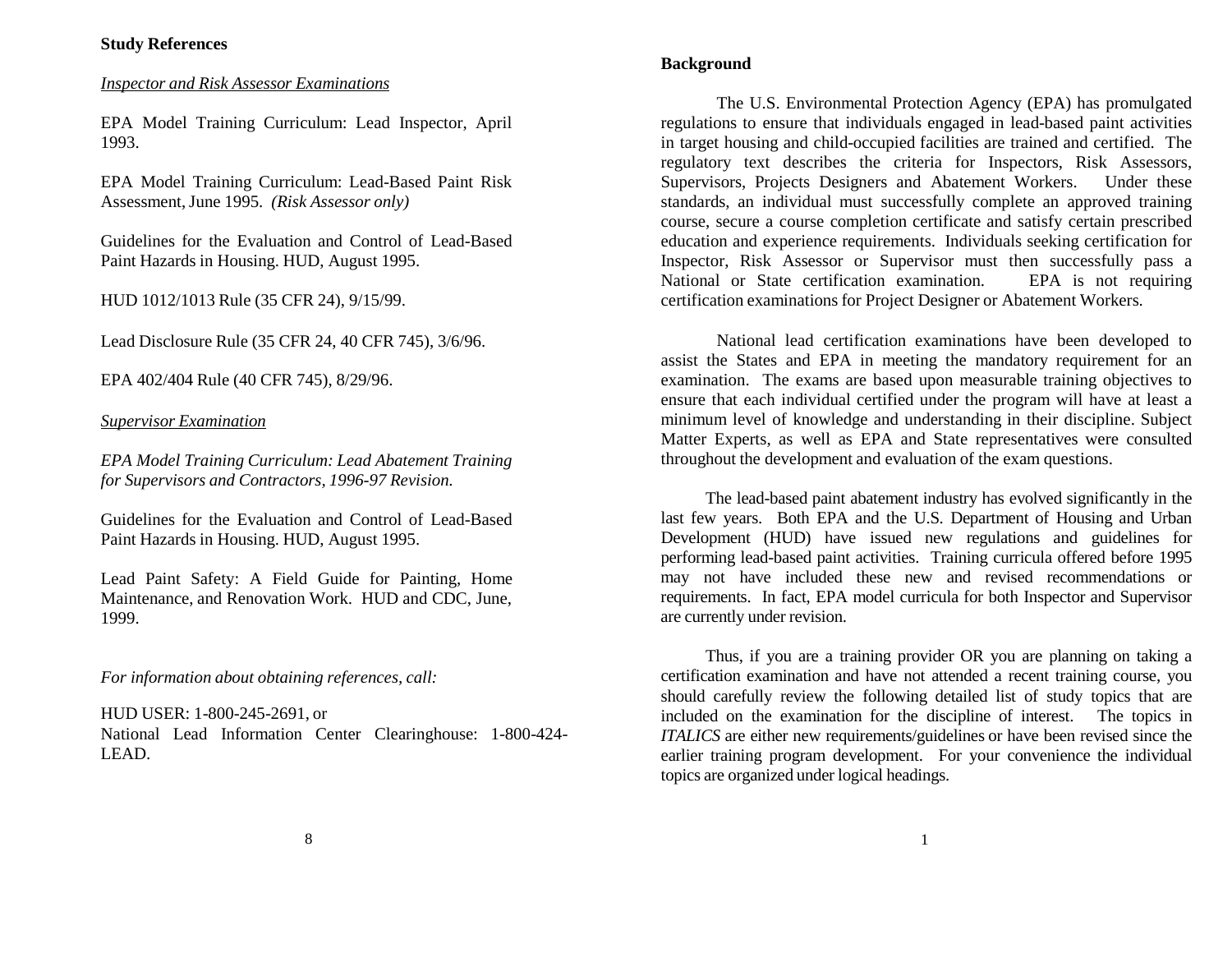#### **Initial Request for Inspection**

- Defining the scope of work
- Roles and responsibilities of an Inspector
- *Difference between inspection and risk assessment* <sup>1</sup>
- Difference between XRF and paint chip sampling
- Importance of State and local requirements
- *HUD and EPA notification and disclosure regulations*
- Health effects of lead in adults and children
- Routes of lead exposure
- Places where lead can be found inside and outside the home
- EPA recommended steps for reducing lead in drinking water
- Scope and goals of HUD and EPA lead regulations and guidelines
- Responsibilities of Public and Indian Housing Authorities
- Information about property needed to provide proposal for inspection
- Information about property needed to determine number of units to inspect
- *Basic building and construction technology*
- Liability issues involved in lead inspections

### **Preparation for Inspection**

- Inspection scheduling
- Licensing and transportation of XRF
- How an XRF analyzer works
- Inspector and occupant safety during XRF use
- *- XRF calibration checks*
- Equipment and forms needed for sampling
- *- OSHA regulations applicable to lead and respiratory protection*
- Types of dosimeters

# **Pre-inspection Meeting**

- Lead uses
- *- How to determine common construction history*
- *Calculation of number of units to inspect using HUD tables*
- Random selection of units using HUD protocols

# **Lead-basedPaint Inspector Study Topics Lead-basedPaint Supervisor Study Topics(continued)**

#### **Abatement Site Preparation**

- Crew orientation
- How workers prevent taking lead dust home
- Shutting down and sealing HVAC systems
- Set up of shower, containment and critical barriers
- Required work area signs and waste labels
- *Recommended and restricted methods for lead hazard control*
- Limitations of control methods

#### **Lead Hazard Control Work**

- *- Potential health hazards from substances other than lead*
- Health effects of lead on workers
- Proper use of personal protective clothing and equipment
- Material safety data sheets (MSDSs)
- Routine safety and health meetings
- Containment security and ventilation
- *- Air-sampling pump calibration*
- Air sampling collection procedures and strategies
- *- Reviewing air-sampling results and calculating TWAs*
- *- Frequency and limits of medical monitoring of workers*
- Daily cleanup activities in abatement areas
- RCRA waste disposal regulations for abatement projects

# **Final Cleanup and Clearance**

- Definition of "clean" for final clearance
- *- Proper order and procedures for final cleanup*
- Surface-sealing application techniques
- *- Third-party visual inspection and wipe sampling for clearance*
- *- Elements of the abatement report*

# **General Supervisory and Leadership Skills**

- Worker motivation
- Project management

 $1$  Text in italics represents Study Topics that are either new or substantially modified for the National Lead Certification Examinations. These changes reflect either changes in regulations, or areas of increasing responsibility.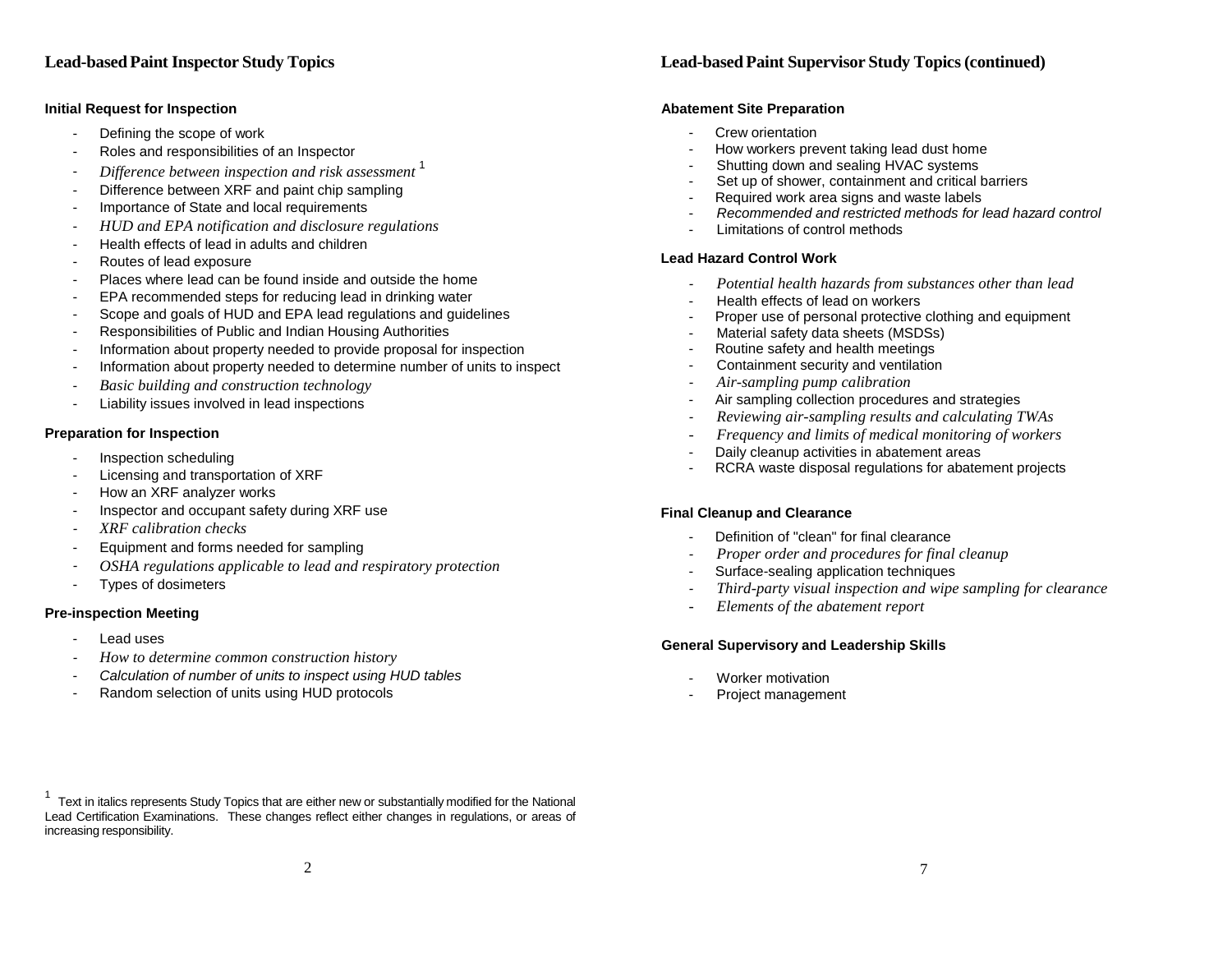### **Initial Request for Lead Services**

- Types of lead evaluation protocol(s)
- *Roles and responsibilities of a Risk Assessor <sup>1</sup>*
- Difference between inspection and risk assessment
- Classification of EBL child
- Use of EBL questionnaire
- H*UD and EPA notification and disclosure requirements*
- Health effects of lead in children and adults
- Places where lead can be found
- Scope and goals of HUD and EPA regulations and guidelines
- Importance of State and local regulations

#### **Proposal to Perform Risk Assessment**

- Liability issues as they relate to risk assessment
- *- Types of insurance relevant to risk assessment*
- Information about property needed to provide proposal for risk assessment
- Information about property needed to determine number of samples/units
- Estimating costs for lead evaluation work

#### **Preparation for Risk Assessment**

- Risk assessment staffing
- *OSHA regulations applicable to lead and respiratory protection*

#### **Walkthrough**

- Background information about lead uses and sources
- Basic building construction and architecture
- Conditions when lead paint is considered a hazard
- HUD categories of paint condition and deterioration
- *Causes of lead hazards*

#### **Conduct Sampling**

- Field documentation: testing location, sketches, HUD forms
- Selection of dust sampling location(s)
- Single surface and composite dust sampling procedures/equipment
- Calculation of dust concentration in ug/ft<sup>2</sup>
- *EPA/HUD hazard levels for lead in dust*
- Spike and blank dust samples

# **Lead-based Paint Risk Assessor Study Topics Lead-based Paint Risk Assessor Study Topics (continued)**

#### **Conduct Sampling (continued)**

- Selection of soil sample locations
- Soil sampling procedures/equipment
- *EPA/HUD hazard levels for lead in soil*
- Water sampling procedures
- EPA drinking water lead standards and lead reduction steps
- Selection of paint sample locations
- Use of XRF analyzer and safety issues
- Performance characteristics sheets (PCS)
- Paint chip sample collection procedures
- Laboratory methods and accreditation programs for lead
- Calculation of ppm and  $mg/cm<sup>2</sup>$  for lead in paint

# **Lead Hazard Screen**

- Number of paint samples to collect during screen
- Composite dust sampling for a screen
- Why composite are more stringent than single surface dust standards
- *Interpretation of results of a screen*

### **Assessing Multi-Family (MF) Dwellings**

- Targeted, worst-case and random sampling of MF dwellings
- Elements of a management plan for MF dwellings
- Interpretation of sampling results from MF dwellings

#### **Risk Assessment Report**

- Parts of the HUD standard risk assessment report
- Hazard control action alternatives/costs
- RCRA regulations for hazardous waste disposal
- *Record retention requirements*

#### **Ongoing Monitoring**

- Elements involved in ongoing lead hazard monitoring
- Schedules for reevaluation

#### **Clearance Testing**

- *- The final visual inspection of hazard control activities*
- *- The number and location of clearance wipe samples*

 $1$  Text in italics represents Study Topics that are either new or substantially modified for the National Lead Certification Examinations. These changes reflect either changes in regulations, or areas of increasing responsibility.